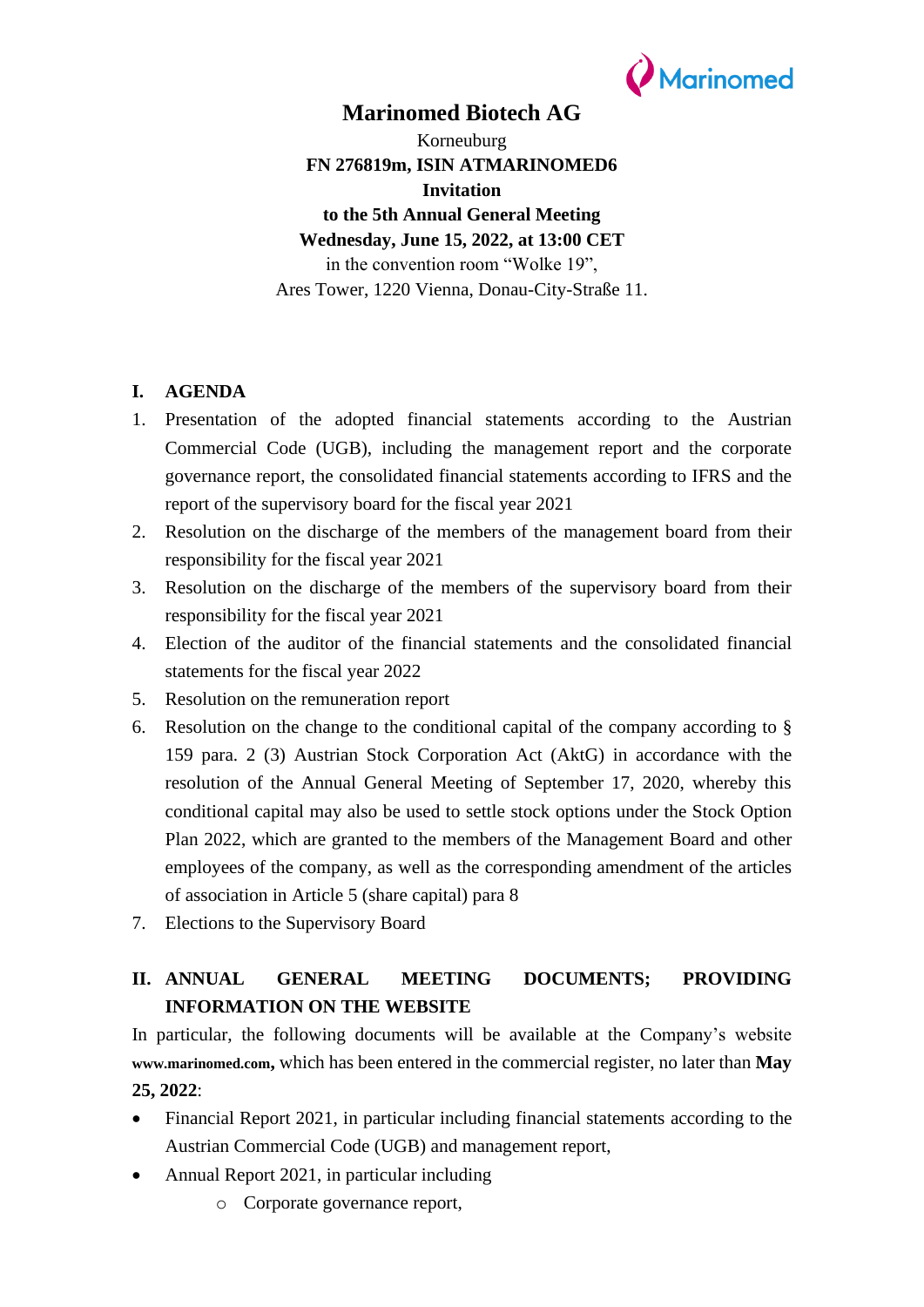- o Consolidated financial statements according to IFRS,
- o Report of the supervisory board,
- Resolution proposals on agenda items 2 to 7,
- Remuneration report,
- Report of the management board to agenda item 6,
- Statements by the candidates for the elections to the Supervisory Board for agenda item 7 according to §87 para. 2 Austrian Stock Corporation Act (AktG) including CV,
- Form for proxies,
- Form for proxies to IVA,
- Form for revocation of a proxy,
- Complete text of this invitation.

# **III. QUALIFYING DATE AND PREREQUISITES FOR ATTENDING THE ANNUAL GENERAL MEETING**

The shareholders' rights to attend the Annual General Meeting and to exercise the voting right and the other shareholder rights to be asserted in the course of the Annual General Meeting are governed by their shareholdings as of the end of **June 5, 2022** (Qualifying Date).

The Annual General Meeting may only be attended by persons who are shareholders at such Qualifying Date and who provide evidence thereof to the Company.

A certificate of deposit pursuant to article 10a of the Austrian Stock Corporation Act (AktG) must be submitted to provide evidence of the shareholder's shareholding as at the Qualifying Date, which is to be delivered to the Company no later than **June 10, 2022** (24:00 CET, Vienna time) exclusively via one of the communication channels and addresses indicated below:

|                                                               | for submission of the certificate of deposit in text form as specified to be sufficient |  |
|---------------------------------------------------------------|-----------------------------------------------------------------------------------------|--|
| pursuant to article 17 para. 2 of the Articles of Association |                                                                                         |  |
| By telefax:                                                   | $+43(0)18900500 - 79$                                                                   |  |
| By e-mail:                                                    | anmeldung.marinomed@hauptversammlung.at                                                 |  |
|                                                               | (please attach certificate of deposit as pdf file)                                      |  |
| for submission of the certificate of deposit in written form  |                                                                                         |  |
| By post or                                                    | Marinomed Biotech AG                                                                    |  |
| courier:                                                      | c/o HV-Veranstaltungsservice GmbH                                                       |  |
|                                                               | 8242 St. Lorenzen am Wechsel, Köppel 60                                                 |  |
| By SWIFT:                                                     | <b>GIBAATWGGMS</b>                                                                      |  |
|                                                               | (message type MT598 or MT599, ISIN ATMARINOMED6 to be                                   |  |
|                                                               | stated in the text)                                                                     |  |

Shareholders are requested to contact their custodian banks and instruct them to issue and transfer the certificate of deposit.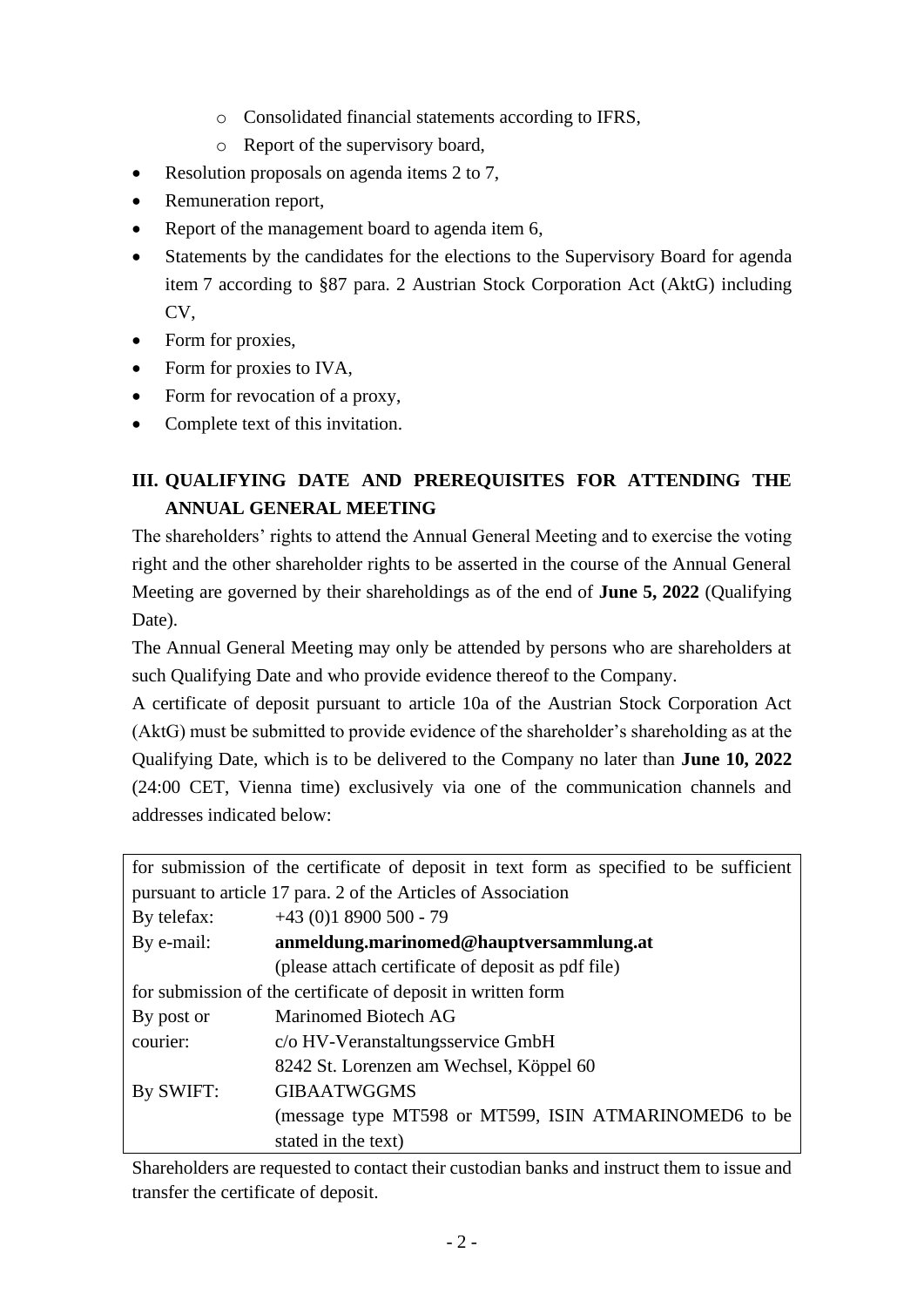# **Certificate of deposit pursuant to §10a of the Austrian Stock Corporation Act (AktG)**

The certificate of deposit is to be issued by the relevant custodian bank with its headquarters in a member state of the European Economic Area or in a full member state of the OECD and must include the following information:

- Information on the issuer: name/corporate name and address or any code that is customarily used among credit institutions (BIC),
- Information on the shareholder: name/corporate name, address, date of birth for natural persons, and, if applicable, register and register number for legal entities,
- Information on the shares: number of the shares held by the shareholder, ISIN ATMARINOMED6,
- Deposit number and/or other designation,
- Date to which the certificate of deposit refers.

The certificate of deposit as evidence of the shareholding entitling the shareholder to attend the Annual General Meeting must refer to the above mentioned Qualifying Date **June 5, 2022** (24:00 CET, Vienna time).

The certificate of deposit will be accepted in German or English language.

# **IV. RIGHT TO APPOINT AN AUTHORISED REPRESENTATIVE AND PROCEDURE TO BE FOLLOWED**

Each shareholder who is entitled to attend the Annual General Meeting and has submitted proof thereof to the Company pursuant to the specifications in section III of this invitation is entitled to appoint a representative who will take part in the meeting on such shareholder's behalf and who will have the same rights as the shareholder whom he/she is representing. Proxy must be given to a specific person (natural person or legal entity) in text form (§13 para. 2 of the Austrian Stock Corporation Act (AktG)). It is allowed to authorise several persons. For the delivery of proxies, the following communication channels and addresses are available: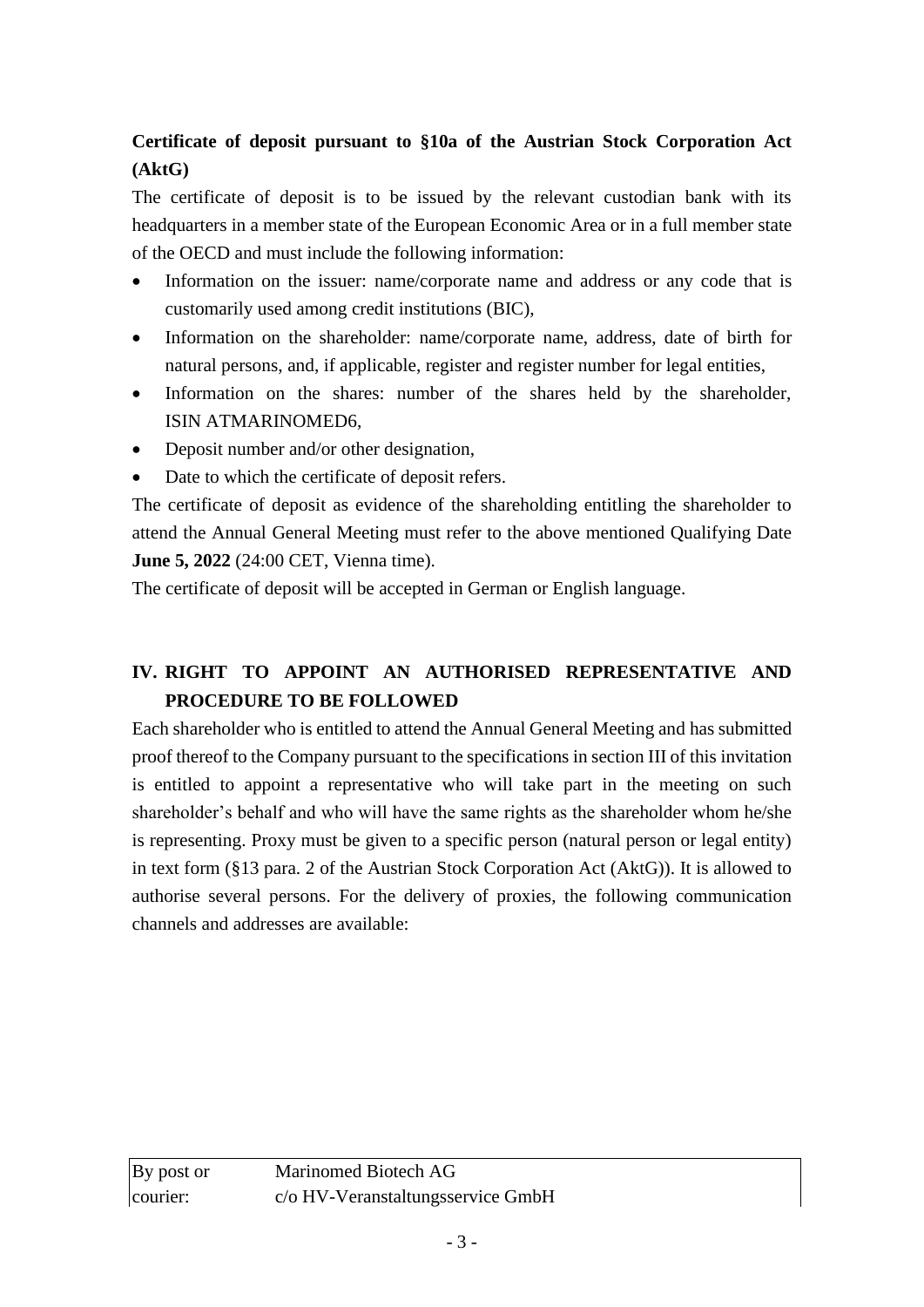|             | 8242 St. Lorenzen am Wechsel, Köppel 60                      |
|-------------|--------------------------------------------------------------|
| By telefax: | $+43(0)18900500 - 79$                                        |
| By e-mail:  | anmeldung.marinomed@hauptversammlung.at                      |
|             | (please attach proxies as pdf file)                          |
| By SWIFT:   | <b>GIBAATWGGMS</b>                                           |
|             | (message type MT598 or MT599, ISIN ATMARINOMED6 to be        |
|             | stated in the text)                                          |
| In person:  | when registering for the Annual General Meeting at the venue |

If a proxy is not personally delivered on the date of the Annual General Meeting at the entry/exit checkpoint, it must be delivered to one of the addresses indicated above no later than **June 13, 2022, 16:00 CET**, Vienna time.

A proxy form and a form for revoking the proxy may be downloaded from the Company's website at [www.marinomed.com.](http://www.marinomed.com/) The use of one of the forms is not mandatory within the meaning of §114 para. 3 Austrian Stock Corporation Act (AktG).

The procedures to grant a proxy also apply to revoking a proxy *mutatis mutandis*.

### **Independent proxy**

As a special service a representative of the Interessenverband für Anleger, IVA, 1130 Vienna, Feldmühlgasse 22 is available to shareholders as an independent proxy bound by the shareholders' instructions for exercising their voting rights at the Annual General Meeting. A special proxy form may be downloaded from the Company's website at [www.marinomed.com.](http://www.marinomed.com/) Shareholders may also directly contact Mag. Florian Prischl as representative of the IVA at telephone +43 (01) 9971025, or e-mail **florian.prischl@svlaw.at**.

# **V. INFORMATION ON SHAREHOLDERS' RIGHTS PURSUANT TO §§109, 110, 118 AND 119 AUSTRIAN STOCK CORPORATION ACT (AktG)**

# **1. Additions to the agenda made by shareholders pursuant to §109 of the Austrian Stock Corporation Act (AktG)**

Shareholders who severally or jointly hold at least 5 per cent of the share capital and who have been the holders of these shares for at least three months prior to making such request are entitled to submit a written request that **additional items be put on the agenda** of this Annual General Meeting and be published provided that such written request is delivered to the Company by post or by courier no later than **May 25, 2022** (24:00 CET, Vienna time) exclusively at the address **Marinomed Biotech AG, attn. Pascal Schmidt, 2100 Korneuburg, Hovengasse 25**. Shareholders must also indicate resolution proposals regarding each item on the agenda so requested, including a statement of grounds. A certificate of deposit pursuant to §10a of the Austrian Stock Corporation Act (AktG) stating that the shareholders making such requests have held their shares for at least three months prior to making such requests must be submitted to evidence shareholder status;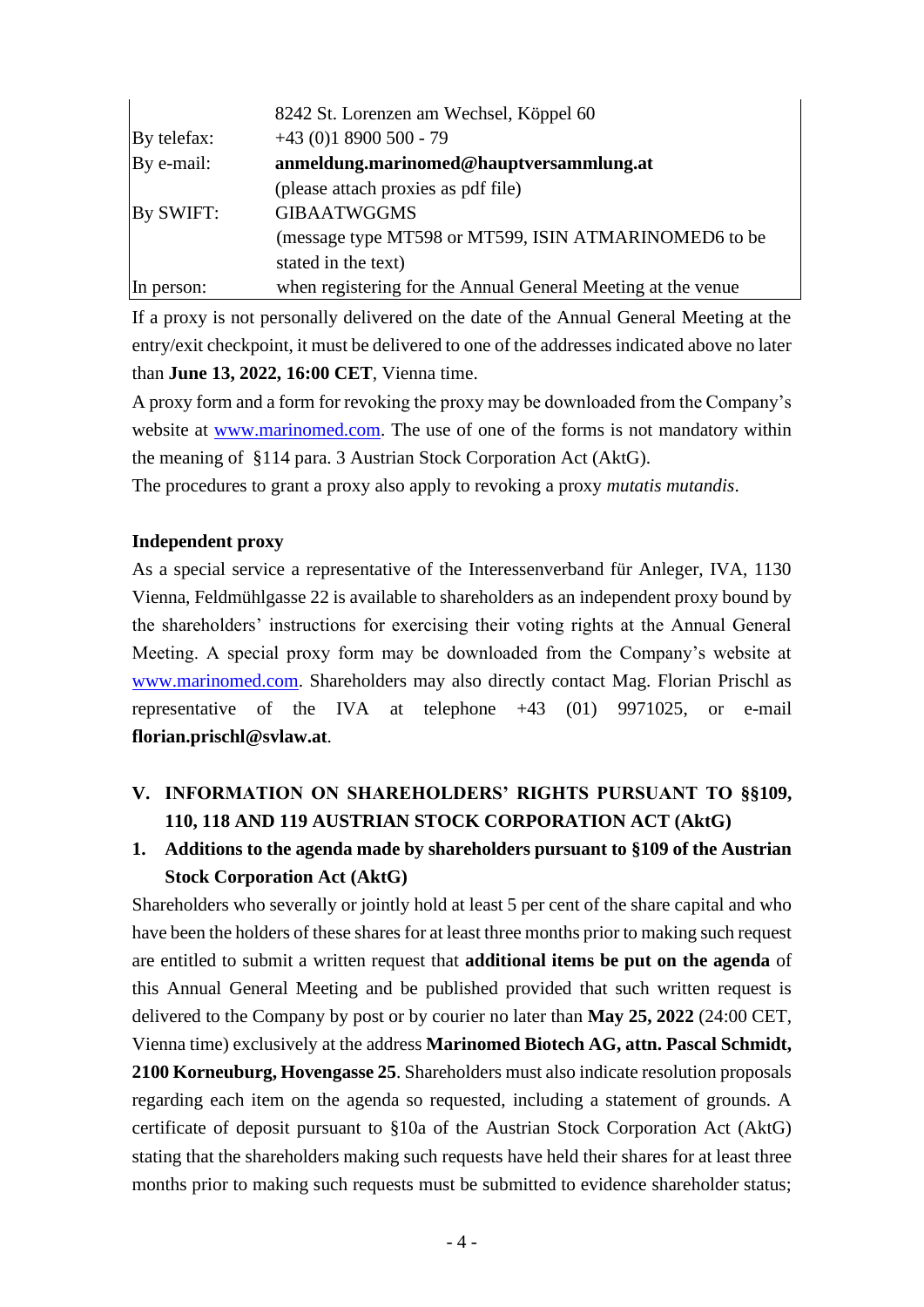this certificate may not be older than seven days at the time of submission to the Company. Several deposit confirmations for shares, which together only convey the stake of 5%, must refer to the same point in time (day, time). As regards the other requirements of the certificate of deposit, please refer to the information on the right to attend the Annual General Meeting (section III).

### **2. Resolution proposals by shareholders on items of the agenda pursuant to §110 Austrian Stock Corporation Act (AktG)**

Shareholders holding severally or jointly at least 1 per cent of the share capital are entitled to submit **resolution proposals** on any item of the agenda, including a statement of grounds, in text form within the meaning of § 13 para. 2 Austrian Stock Corporation Act (AktG) and to demand that such proposals, including the names of the respective shareholders, the grounds therefor and any statements made by the management board or the supervisory board be made available on the Company's website that has been entered in the commercial register. Such request must be delivered to the Company in text form no later than **June 3, 2022** (24:00 CET, Vienna time) either by telefax to **+43 (0) 2262 90300 500** or at the address **Marinomed Biotech AG, attn. Pascal Schmidt, 2100 Korneuburg, Hovengasse 25,** or by e-mail to **ir@marinomed.com**; such request to be attached to the e-mail in text form within the meaning of § 13 para. 2 Austrian Stock Corporation Act (AktG), e.g. as a pdf file.

In the case of a **proposal for the election of a member of the Supervisory Board**, the statement of the proposed person in accordance with §87 para. 2 Austrian Stock Corporation Act (AktG) takes the place of the justification.

# **3. Information according to §110 para. 2 (2) in conjunction with §86 para. 7 and 9 Austrian Stock Corporation Act (AktG)**

Regarding agenda item 7. "Elections to the Supervisory Board" and the possible submission of a corresponding election proposal by shareholders in accordance with §110 Austrian Stock Corporation Act (AktG), the company provides the following information:

Pursuant to Article 11 Paragraph 1 of the Articles of Association, the Supervisory Board consists of at least three and a maximum of six members elected by the Annual General Meeting.

Since the company's Supervisory Board consists of only four capital representatives, Marinomed Biotech AG is not subject to the scope of §86 para. 7 Austrian Stock Corporation Act (AktG) (gender quota), so that there is no information pursuant to §110 para. 2 sentence 2 in conjunction with §86 para. 7 and 9 Austrian Stock Corporation Act (AktG).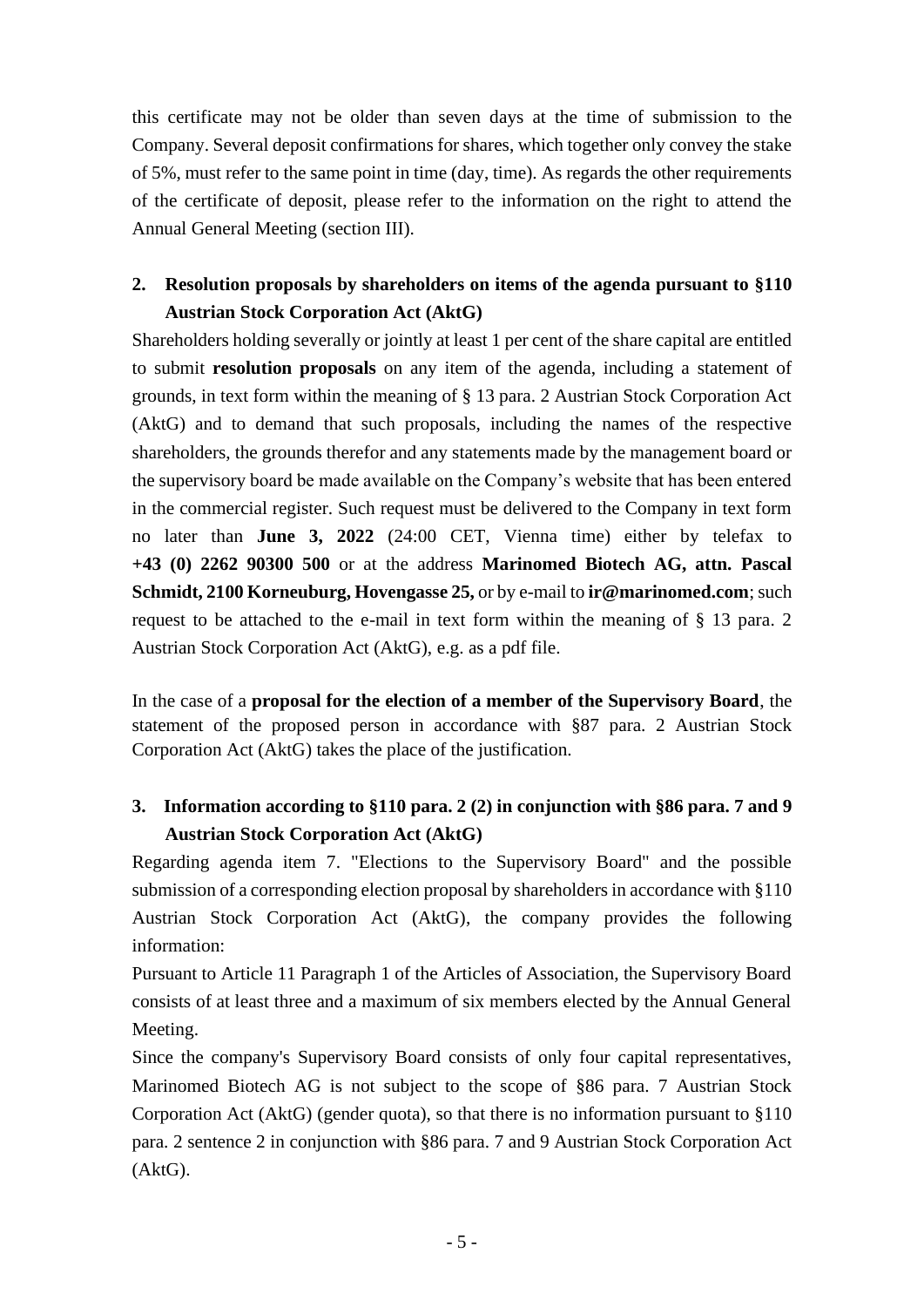Irrespective of this, the company has already met the minimum share requirement pursuant to §86 para. 7 Austrian Stock Corporation Act (AktG), as the Supervisory Board, which consists of four members, includes two women and two men.

### **4. Shareholders' right to be informed pursuant to §118 Austrian Stock Corporation Act (AktG)**

At the Annual General Meeting, each shareholder has the right to be informed about any matters pertaining to the Company if so requested, provided that such information is necessary for formulating a proper assessment regarding a particular agenda item. The right to be informed also extends to the Company's legal relationships with any associated company as well as to the position of the Group and of any companies included in the consolidated financial statements. The Company may refuse to supply such information if, according to sound business judgement, it could result in considerable disadvantage for the Company or one of its associated companies or if providing such information would constitute a criminal offence.

# **5. Requests filed at the Annual General Meeting pursuant to §119 Austrian Stock Corporation Act (AktG)**

Irrespective of their shareholdings in the Company, every shareholder has the right to make requests regarding each item on the agenda at the Annual General Meeting.

### **6. Information on the Company's website**

Additional information on shareholders' rights pursuant to §§109, 110, 118 and 119 Austrian Stock Corporation Act (AktG) as well as information on data protection is available as of now at the Company's website **[www.marinomed.com](http://www.marinomed.com/)** under menu items "investors", "general meeting" and "data protection".

### **VI. FURTHER DISCLOSURES AND INFORMATION**

### **1. Total number of shares and voting rights**

At the date of invitation to the Annual General Meeting, the Company's share capital amounts to EUR 1,496,287.-- and is divided into 1,496,287 no-par value bearer shares. Each share entitles its holder to one vote. Hence, at the date of invitation to the Annual General Meeting, the total number of voting rights amounts to 1,496,287. At the date of invitation to the Annual General Meeting, the Company does not hold directly or indirectly any treasury stock.

### **2. Proof of identity and admission**

Shareholders and their proxy holders are requested to hold a valid official photo ID ready for identification upon registration.